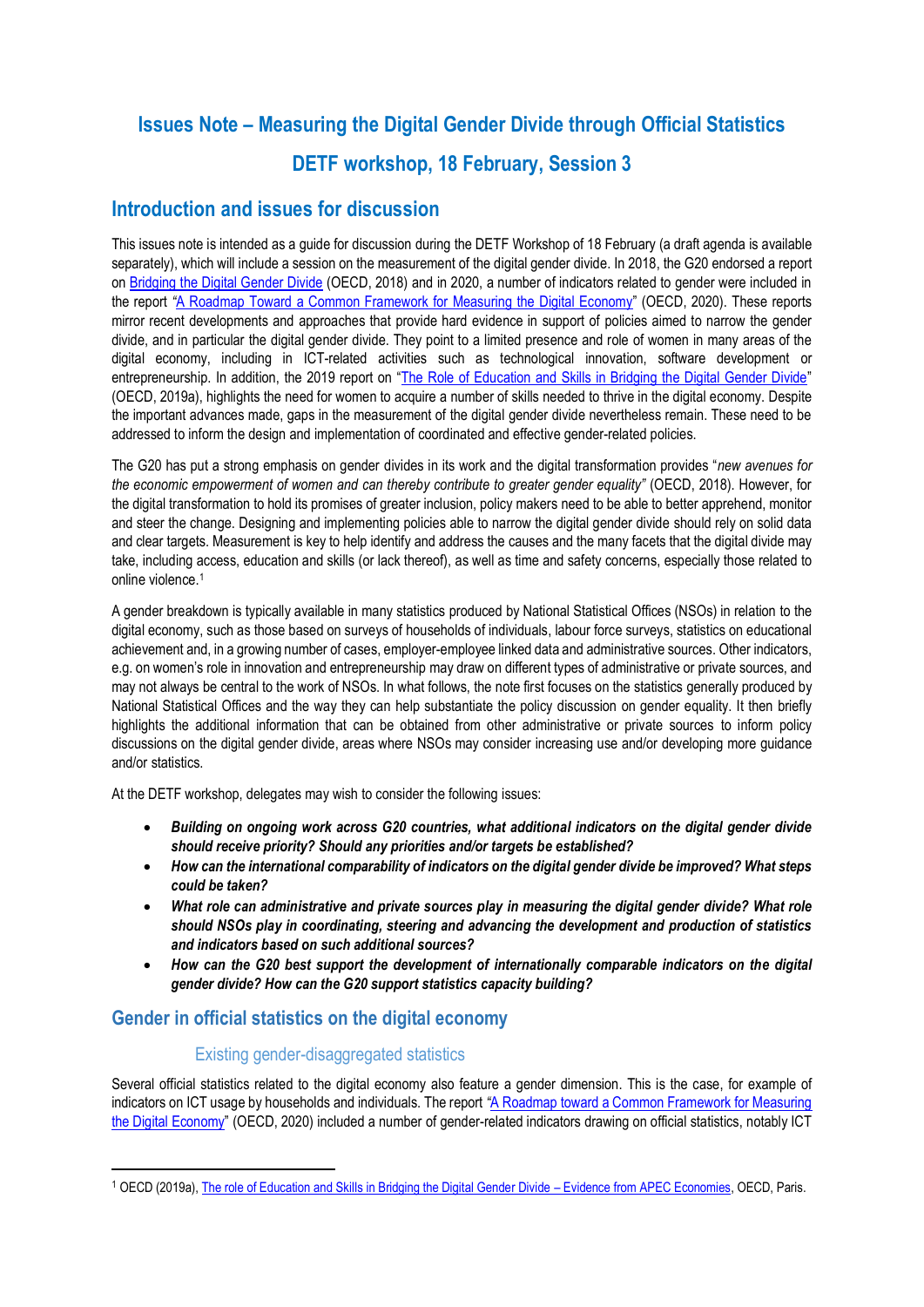usage surveys and labour force surveys.<sup>2</sup> Indicators by gender on individuals using the Internet and on ICT skills can be derived from ICT usage surveys for individuals and households (Figure 1; Figure 3), while indicators about ICT professionals and technicians by gender can be extracted from labour force surveys (Figure 2). These two surveys are rich sources of information to explore the digital gender divide and can be used to point to many gender-related differences in the use of digital technologies. For example, the ICT usage survey shows that more women use the Internet to look for health information than men (OECD, 2019b).<sup>3</sup>

Education and skills-related statistics provide another important source of gender-disaggregated data. For example, the 2020 report included an indicator on the ICT task intensity by gender (Figure 3.2.1), drawing on the OECD's PIAAC survey; an indicator on students' reported ICT capabilities, by gender (Figure 3.3.2), drawing on the OECD's PISA survey; and an indicator on tertiary graduates in Natural Sciences and Engineering & ICT, by gender (Figure 4), drawing on education statistics. Linked employer-employee data provide another good source of information and can help point to women's role in firms and the economy more widely.



**Figure 1. Individuals using the Internet, by gender, G20 economies, 2019** As a percentage of all men and women aged 16-74, respectively

*Note:* Unless otherwise stated, Internet users are defined as individuals who accessed the Internet within the 3 months prior to being surveyed. For Argentina, Indonesia, Japan, and Saudi Arabia the recall period is not specified in the ITU file. For Australia, data refer to individuals "who accessed the Internet for personal use in a typical week". For Brazil, Indonesia, Japan, Russian Federation, Mexico, and Saudi Arabia data relate to 2018 instead of 2019. For Argentina, Australia, and the United States data relate to 2017 instead of 2019.

*Source*: OECD, ICT Access and Usage by Households and Individuals Database,<http://oe.cd/hhind> and ITU, World Telecommunication/ICT indicators Database, February 2020.



#### **Figure 2. ICT professionals and technicians by gender, 2018** As a percentage of all male and female workers

*Source:* International Labour Organization (ILO) estimates based on Australian, European, Korean and South African labour force surveys, Census of Japan 2015, the United States Current Population Survey, alongside ILO data.

<sup>2</sup> Some countries administer the ICT survey as a module *within* the Labour Force Survey, while others administer it as part of a broader multipurpose survey or as a stand-alone survey, which is deemed the best option in terms of quality and response rates. <sup>3</sup> OECD (2019b)[, Measuring the Digital Transformation](https://www.oecd.org/publications/measuring-the-digital-transformation-9789264311992-en.htm) – A Roadmap for the Future, OECD, Paris.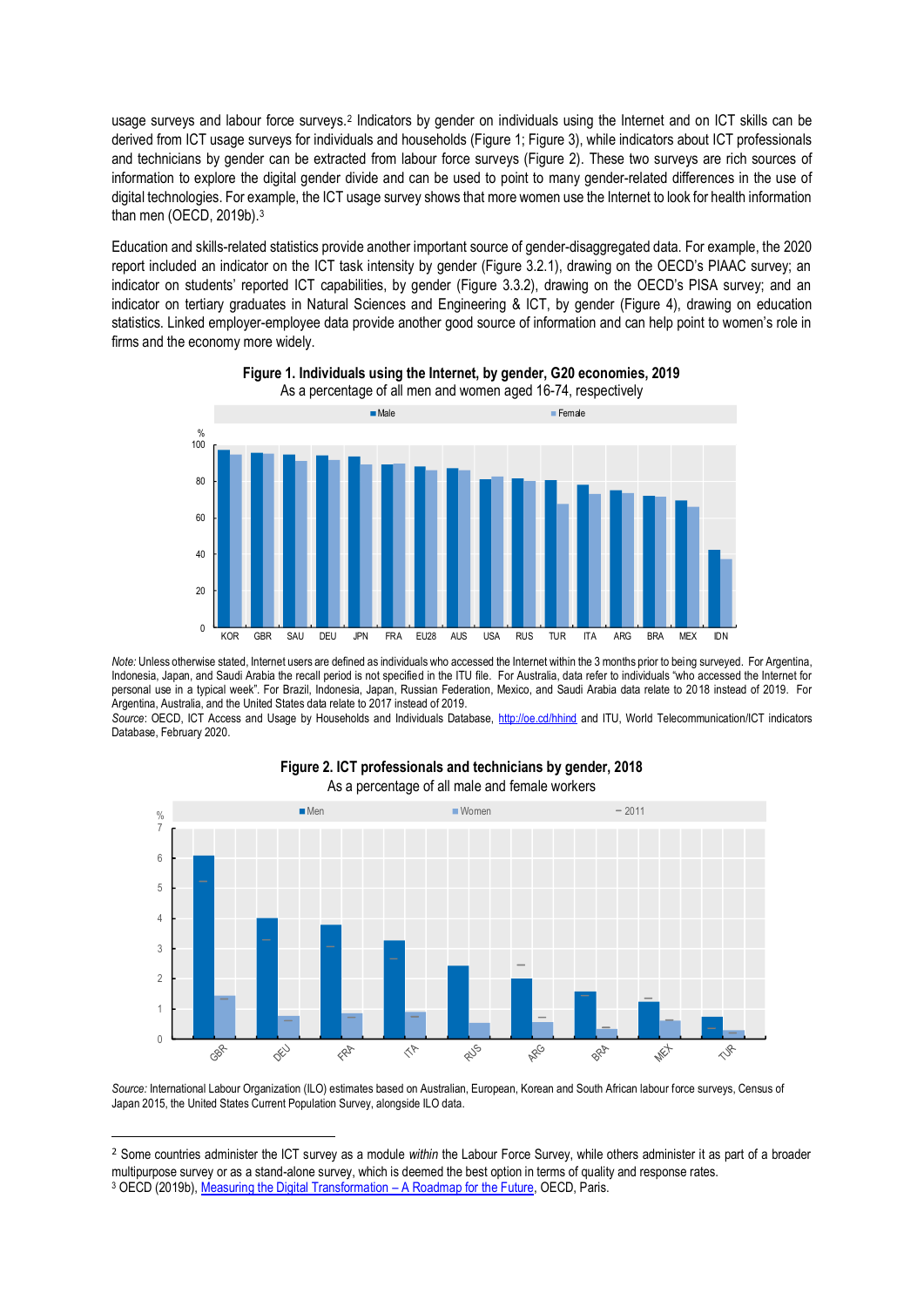#### **Figure 3. Selected ICT skills, by gender, 2018**



#### As a percentage of individuals;  $M =$  men,  $W =$  women

*Notes:* Germany and Turkey relate to 2019 rather than 2018. France, Indonesia, and United Kingdom to 2017, Italy to 2016. For France, the gender breakdown for copying and moving files is unavailable so the overall share is used and other series are sourced from the OECD database, which may use slightly different definitions. Data for Canada, as well as Turkey software downloads also from OECD. Population in scope varies by country: age 5+ for Indonesia; 6+ for Italy, Japan and Mexico; age 10+ for Brazil and Germany; 10-74 years for Saudi Arabia; 15-72 years for Russian Federation and 16-74 years for France, Korea, Turkey and United Kingdom.

*Source:* ITU World Telecommunication/ICT Indicators database and OECD ICT Access and Usage by individuals database, March 2020

#### **Figure 4. Tertiary graduates in NSE & ICT, by gender, 2017**



As a percentage of individuals graduating at the tertiary level

*Source:* OECD calculations based on OECD Education database, March 2020.

Table 1 provides an overview of the indicators included in the 2020 report. In general, it is recommended that gender and other key personal characteristics are duly considered when further developing data sources and indicators and that data collections are designed to deliver breakdowns along these lines. Also, to monitor progress over time, it is important to identify priority statistics to be collected or developed from a gender perspective on a recurrent basis, rather than in an ad-hoc fashion.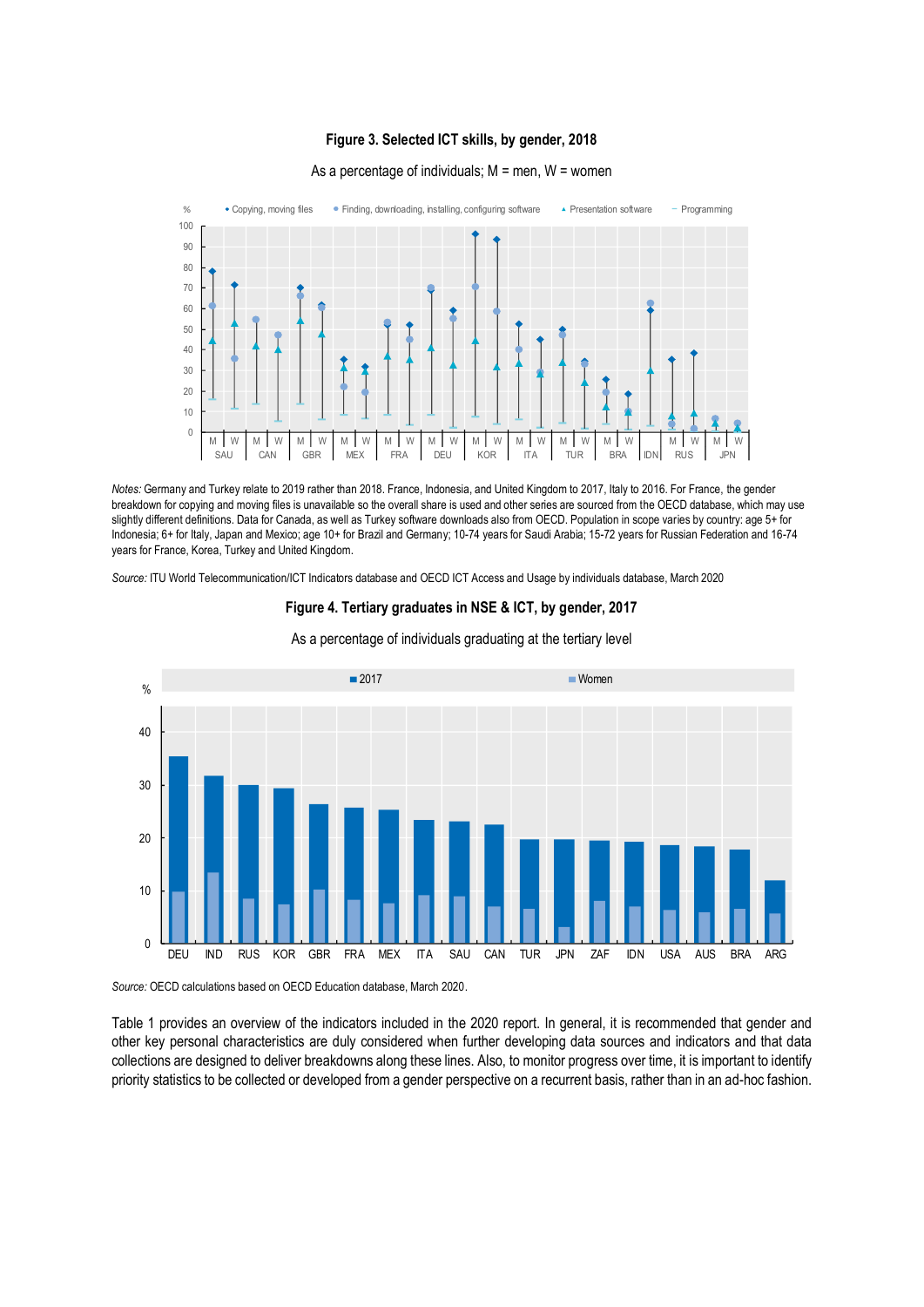#### **Table 1: Indicators on Jobs, Skills, and Growth in the Digital Economy with a Gender Dimension included in the 2020 Roadmap report**

| <b>Section</b>                           | Indicator name                                       | Data source(s)                                                                                               | <b>Underpinning data source</b>                                 |
|------------------------------------------|------------------------------------------------------|--------------------------------------------------------------------------------------------------------------|-----------------------------------------------------------------|
| Digital<br>economy<br>(Chapter 1)        | 3.2.2a. Individuals using the Internet, by gender    | ITU World Telecommunication/ICT Indicators database and<br>OECD ICT Access and Usage by individuals database | Household and Individuals ICT usage<br>surveys / modules in LFS |
|                                          | 3.2.2b. Patenting activity by women inventors        | Patent statistics                                                                                            | Worldwide Statistical Patent<br>Database (PATSTAT)              |
| Jobs (Chapter<br>3)                      | 2.2.2 ICT professionals and technicians by gender    | International Labour Organization (ILO) based on national<br>Labour Force Surveys                            | <b>LFS</b>                                                      |
| Further<br>indicators for<br>development | 3.1.1 Selected ICT skills by gender                  | ITU World Telecommunication/ICT Indicators database and<br>OECD ICT Access and Usage by individuals database | Household and Individuals ICT usage<br>surveys / modules in LFS |
|                                          | 3.2.1 ICT task intensity of jobs by gender           | PIAAC database                                                                                               | PIAAC skills survey module                                      |
| <b>Skills</b><br>(Chapter 3)             | 3.3.2 Students' reported ICT capabilities, by gender | <b>OECD PISA Database</b>                                                                                    | PISA assessments                                                |
|                                          | 3.4.2 Tertiary graduates in NSE & ICT, by gender     | <b>OECD Education Database</b>                                                                               | Administrative registers and/or survey<br>sources               |

### How to step up collection and use of gender-disaggregated statistics

Previous work for the G20 already included a number of recommendations on how to improve digital economy statistics, with several of these also relevant for improved measurement of the digital gender divide. For example, the 2018 G20 Toolkit for [Measuring the Digital Economy](https://www.oecd.org/g20/summits/buenos-aires/G20-Toolkit-for-measuring-digital-economy.pdf) (OECD, 2018) lists the following actions for G20 members to make statistical systems more flexible and responsive to the new and rapidly evolving digital era:

- i. experiment with concepts and data gathering within existing measurement frameworks,
- ii. exploit the potential of existing survey and administrative data,
- iii. add questions to existing surveys,
- iv. periodically augment existing surveys with topic-specific modules,
- v. develop short turnaround surveys to meet specific needs,
- vi. define policy needs and, in cooperation with other stakeholders, set priorities for internationally comparable measurement; and
- vii. work with stakeholders, including IOs, to harness the potential of big data for developing indicators

The 2020 Roadmap provided the following recommendations to improve statistics on the digital economy and capitalise upon the work set out in the roadmap:

- 1. Sharing of experiences and best practices between G20 countries.
- 2. Fully utilising and working to improve existing statistical infrastructures. A specific example are ICT usage surveys that can look in detail at the impacts of digital transformation at work, on well-being, and on key groups within society.
- 3. Developing alternative (non-survey) sources of data, including private sector data sources, and data gathered from the Internet to measure certain indicators describing more qualitative phenomena – including on skills, inclusiveness, and business activities.
- 4. Developing a multi stakeholder approach, enabling dialogue between businesses, government and other actors from civil society to strengthen the evidence base and complement current statistics to develop new interdisciplinary approaches to data collection.
- 5. Further developing public-private partnerships, including with owners of Internet-based platforms.
- 6. Recognising and acting upon the "*need to support statistical operations and capacity building in G20 members, [and also] in developing countries*" (*G20 Digital Economy Ministerial Declaration, 2018*).
- 7. Making the resulting indicators, and where possible datasets, publicly available, including through international statistical collections coordinated by IOs.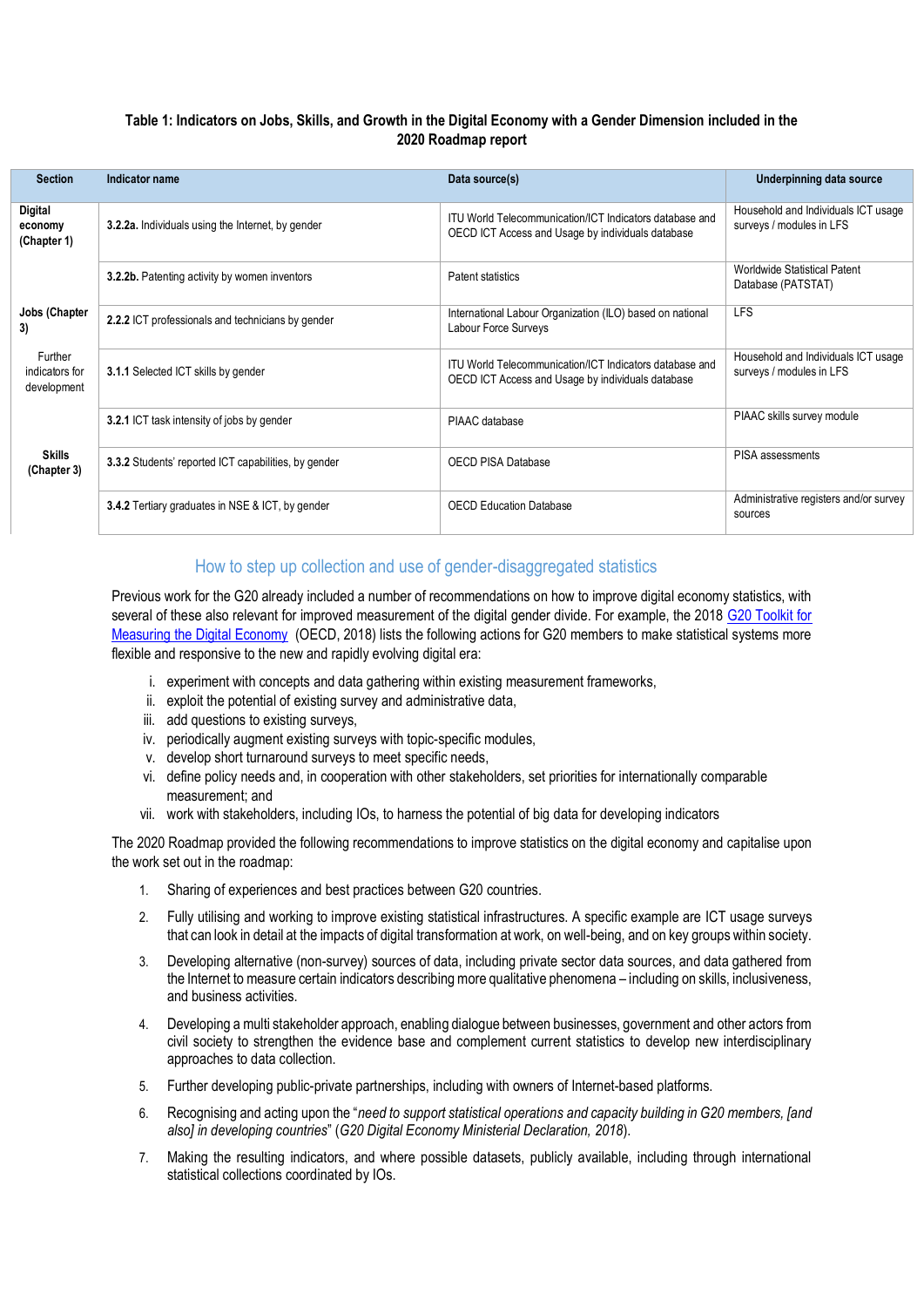8. Regular reassessment and updating of the indicators and methods in use.

Finally, the United Nations (UN, 2016), set out the key principles for integrating a gender perspective in statistics. Key elements include (UN 2016):

- Taking a gender perspective into account from the stage of planning the data collection and setting out the objectives of the survey or census. This is important in terms of topics covered and their specific implementation, as reflected in approaches to data collection.
- Within the topics covered, identifying relevant gender issues and taking into account gender‐specific conceptual and measurement issues in the questionnaire design, interviewer's manual and training of the interviewers and supervisors.
- Ensuring that the language, terms or phrasing of the questions do not induce gender biases.
- Samples used should cover all groups of population, households or economic units known to have distinct gender patterns. The sample design should also ensure that reliable statistics are produced for both women and men in sufficient detail and allow disaggregation by other characteristics as required for meaningful gender analysis.
- Addressing gender-related measurement issues and gender stereo-types in the training for interviewers and supervisors.
- Avoiding the introduction of gender bias into the data at the stage of data coding and data editing.
- Considering other gender-specific issues, depending on the type of data collection (e.g. labour force surveys or time-use surveys).

Official statistics on the digital gender divide tend to be relatively well developed for certain issues, notably ICT use by gender, and some aspects of educational achievements and skills by gender. However, official statistics are relatively less available for other key dimensions of the digital gender divide, notably its economic aspects, e.g. innovation and entrepreneurship, where the gender dimension is also of great importance. Other sources can help in these areas and are discussed below.

## **Other key measurements of the digital gender divide – some highlights**

While surveys of individual and household use represent important sources of information in measuring the digital gender divide, other administrative and private data can provide important complementary information on the challenges related to the digital gender divide. This section briefly explores some other sources of data that have been used to measure key aspects of the digital gender divide.

For example, patent records provide a wide array of information on the invention itself, its development, the technology area(s) the invention contributes to, as well as about the ownership of the invention and who, i.e. the inventors, contributed to its development. Women inventors can be identified using country-specific gender-name dictionaries applied to the names of the inventors listed in patent documents (OECD, 2018).<sup>4</sup> Figure 5 shows that among G20 economies, over 2012-15, India, Mexico and Brazil reported the highest shares of patents invented by women (OECD, 2020). High proportions of patents invented by women are also observed in Korea and in China, though these figures are not fully comparable with other countries so are not shown here (OECD, 2018)<sup>5</sup>. In G20 economies, over the years 2012-15 female inventors appeared generally less active than men in all forms of ICT-related patents. Available indicators for scientific publications in AI by gender confirm similar patterns. Such figures need to be considered with care, as countries differ substantially in the overall number of IP5 patent families filed and the total number of publications; therefore, in absolute numbers, figures may (and) look different from those emerging when ratios are considered. Many factors may contribute to explain the figures at hand, including education and industry specific characteristics, as well as selection effects determined by culture or social norms.

OECD (2018) included a number of other indicators drawn from administrative and private sources. For example, experimental indicators using information about a popular open-source programming language for data analysis, R, showed that about three-quarters (i.e. 77%) of the 12 000 R-based software packages created during the period 2012-17 were produced by teams composed of only men. Women-only teams accounted for a mere 6% of such packages, whereas the remaining 17% came out of mixed teams of software developers.

When it comes to AI skills, data from private sources such as LinkedIn enable cross-country comparisons of AI skills endowments by country, industry, gender and over time. For instance, as shown on the OECD's AI Observatory, women in

<sup>4</sup> See Martínez, Raffo and Saito (2016) for more detail.

<sup>&</sup>lt;sup>5</sup> This is due to the difficulty to clearly attribute gender based on inventors' name, given naming traditions and use of the same name for both men and women.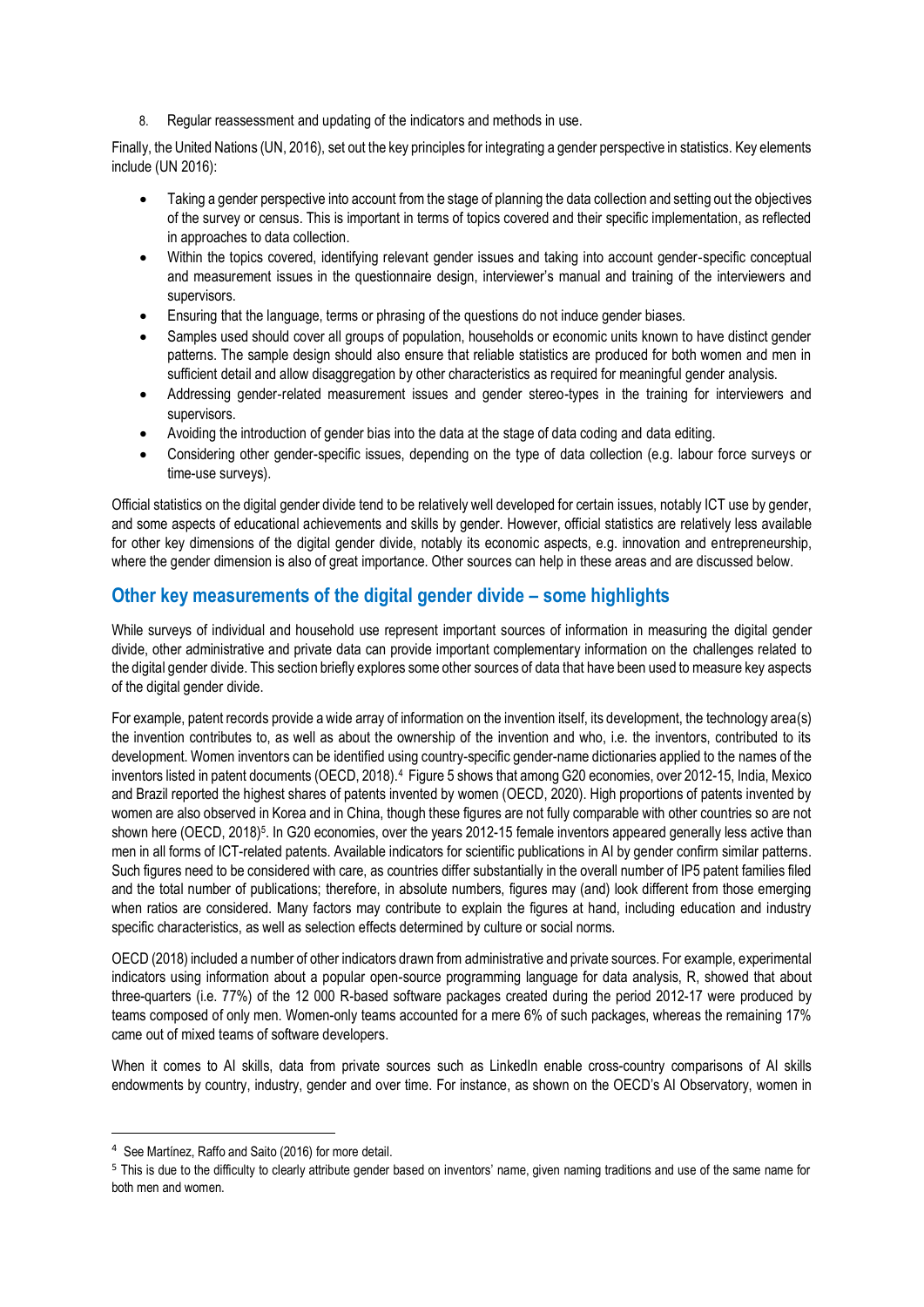India, the United States and Korea were on average more likely than women in other countries to state they had AI skills on their LinkedIn profiles in the period 2015-2020. 6





*Source:* OECD based on STI Micro-data Lab: Intellectual Property Database[, http://oe.cd/ipstats,](http://oe.cd/ipstats) June 2017.

Another dimension is the creation of high-technology start-ups by gender. Despite the role of entrepreneurship as an engine of social inclusion, the gender gap in entrepreneurship is striking and persistent, with men three times more likely than women to own a business with employees across OECD countries (Piacentini, 2013). For example, OECD analysis shows that among the start-ups covered by the private database Crunchbase (Lassebie, et al., 2019), less than 6% are founded by women only, while only 15% have at least one woman among the founders. Moreover, start-ups with at least one female founder are significantly less likely to receive VC funding than start-ups founded exclusively by men. In addition, conditional on receiving venture capital, the amount of funding received by startups with at least one female founder is a third less than that for maleled start-ups. Such data can be derived as the Crunchbase database covers detailed information on the socio-demographic characteristics of the founders of start-up companies.

As with the development of other indicators, some of the indicators that can be derived from administrative data (e.g. patent data) or private data may eventually be complemented by or included in official statistics. At the same time, other sources and academic and private studies are likely to remain important for the timely tracking of the digital gender divide, in particular for rapidly evolving areas like artificial intelligence. Statistical offices and governments may therefore wish to consider whether they should play a role in guiding the development of statistics and indicators based on sources other than those already managed by NSOs, e.g. by developing statistical quality frameworks or by working to harmonise indicators and enhance their comparability across country and over time.

### **Conclusions**

This note has shown that official statistics on the digital gender divide tend to be relatively well developed for certain issues, notably ICT use by gender, and some aspects of educational achievements and skills by gender. However, only few official statistics are available for other key dimensions of the digital gender divide, notably its economic aspects, e.g. innovation, entrepreneurship or trade, all areas where the gender dimension is also of great importance. Other sources can help in these areas and some were discussed in the previous section.

A few conclusions can be drawn from this brief overview:

• Household, labour force and ICT usage surveys provide a first source of information on the digital gender divide in many G20 countries and indicators drawing on such surveys are available for most G20 countries. The design of such surveys is important, however, as noted by the UN (UN, 2016), to ensure that these sources provide the best possible and unbiased information. Moreover, further efforts may be needed to improve the international comparability of indicators being derived from such sources.

<sup>6</sup> See:<https://www.oecd.ai/data-from-partners?selectedTab=AIJobsAndSkills>